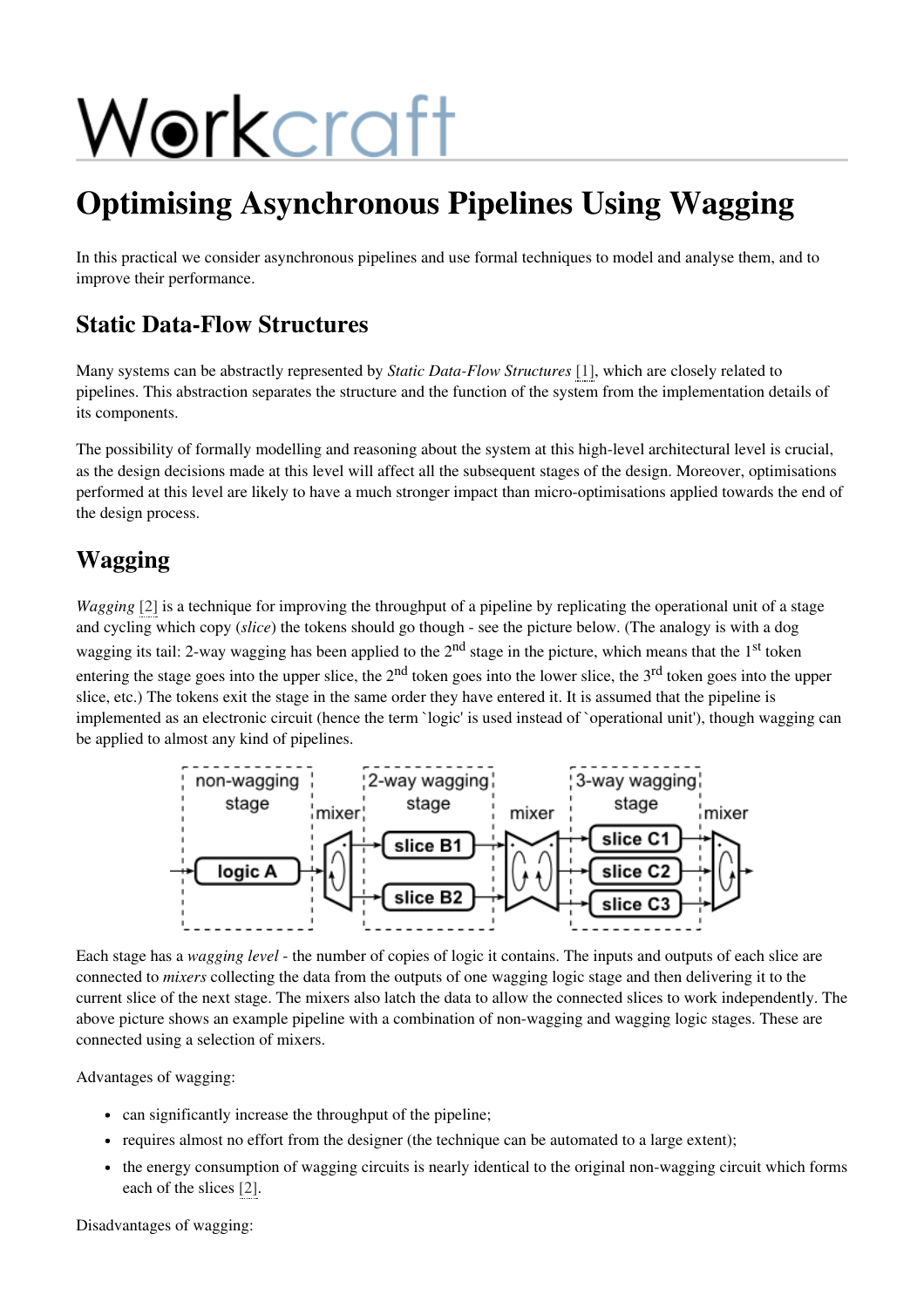- logic has to be replicated, which incurs circuit area overhead;
- latency is increased due to mixers.

Each slice of a wagging stage should contain at least one register to accept an incoming token. For efficiency reasons it is advantageous to have a register as the first element of the slice – this enables the token to propagate into the active slice with the minimum delay and free the space for the next token.

#### Conceptual RISC pipeline

.

Consider the following conceptual RISC pipeline. Recall that in asynchronous pipelines tokens must be separated by empty registers, and so a cycle with *N* tokens must contain at least *2N+1* registers to avoid deadlocks, and the best performance is achieved with *3N* registers, like in the pipeline below.



Re-create this *Dataflow Structure* model in Workcraft. For simplicity, set all the register delays to 0, and the delays of combinational logic blocks to 1, except for MemAccesswhose delay should be set to 3, making it the bottleneck. Make sure that token colours are all different - see the *Token color* property of the marked registers in the *Property editor*.

Simulate this model to get the feel of the *spread token semantics* [\[3\].](#page-4-2) Note that:

- the enabled elements are highlighted in orange these are:
	- empty registers which can accept a token (only possible when the next register is empty);
	- registers which can lose a token (this is only possible after the token has `spread' to the next register);
	- combinational logic that is ready to be evaluated or reset (the corresponding box turns grey when the logic is evaluated, and turns back to white when the logic is reset);
- the delays are ignored during simulation;
- with spread token semantics, a token can be spread across several adjacent registers, and the colours of the tokens are chosen to help distinguishing which registers contain copies of the same token.

Now analyse the performance of this pipeline with the **cycle analyser**  $\frac{1}{\sqrt{26}}$  tool. In the *Tool controls* window one

can see the result of the analysis: there is a single cycle with the estimated throughput 0.714. Indeed, the total delay of the pipeline is  $1+1+3+1=7$ , and there are 5 tokens in it, so the throughput is  $5/7 \approx 0.714$ . Moreover, the bottleneck MemAccess is highlighted in red: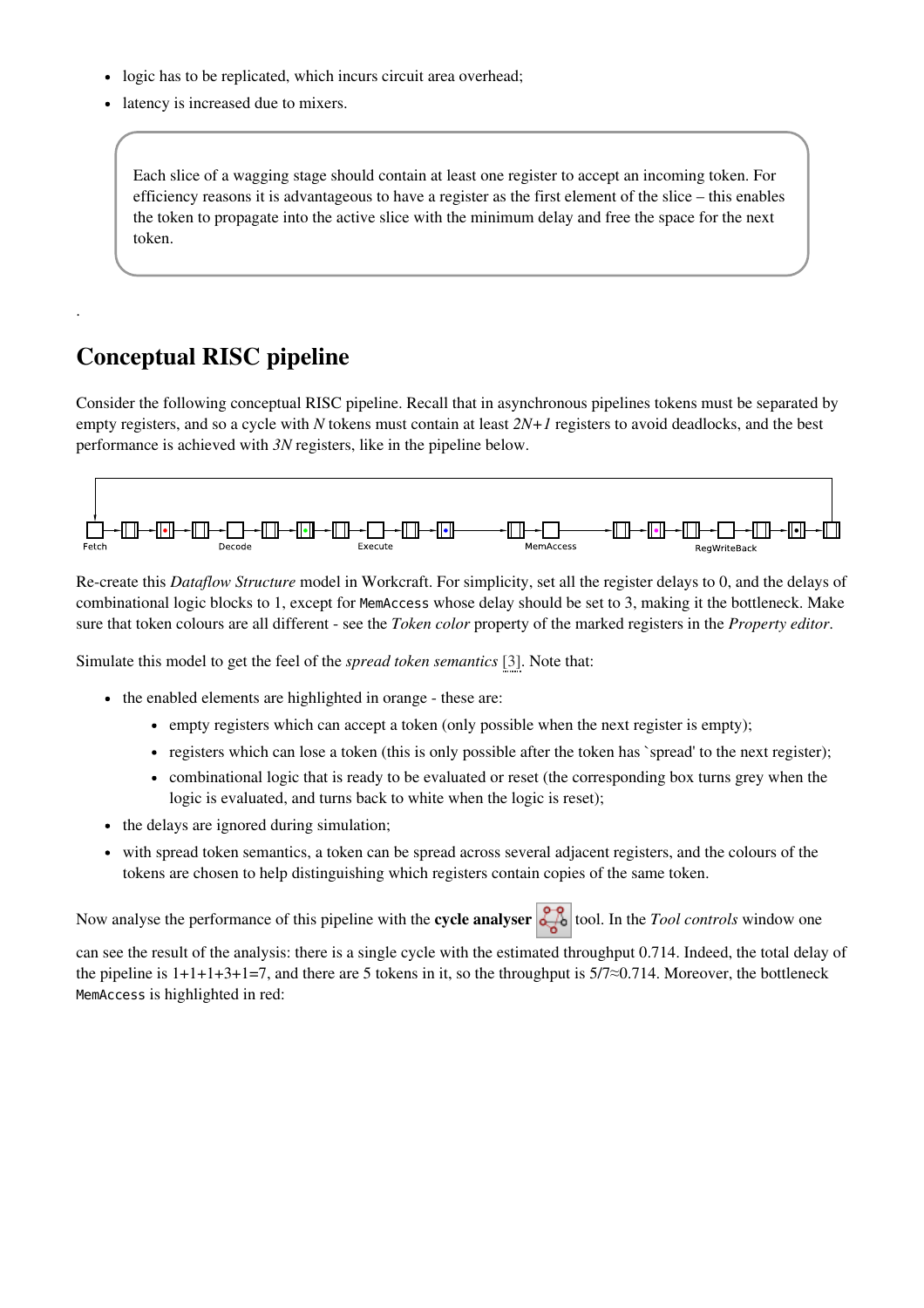| <b>Workcraft</b><br>۰<br>$\mathbf{x}$ |                           |                    |                      |                  |                                                                  |           |  |  |  |
|---------------------------------------|---------------------------|--------------------|----------------------|------------------|------------------------------------------------------------------|-----------|--|--|--|
| File Edit View Tools Help             |                           |                    |                      |                  |                                                                  |           |  |  |  |
| dfs-basic [DFS]                       |                           |                    |                      |                  |                                                                  | ☑ ⊠       |  |  |  |
| Ŧ<br>⊪⊩<br>Fetch                      | -0-0-                     | -0-0-0-0<br>Decode | ∽⊡⊦<br>╓╖<br>Execute | <b>MemAccess</b> | ∙⊞⊸⊡∙<br>-11 Ib<br>RegWriteBack                                  | ·©}-©}-+© |  |  |  |
|                                       | 図<br><b>Tool controls</b> |                    |                      |                  |                                                                  |           |  |  |  |
| Cycle count (out of 1): $\boxed{10}$  |                           |                    |                      |                  |                                                                  |           |  |  |  |
| Throughput                            | Tokens                    | Delay              |                      | Cycle            |                                                                  |           |  |  |  |
| 0.714                                 | $\overline{5}$            | 7                  |                      |                  | PO→r6→lO→r7→r1→r8→l1→r9→r2→r10→l3→r11→r3→r12→l4→r13→r4→r14→l2→r5 |           |  |  |  |
|                                       |                           |                    |                      |                  |                                                                  |           |  |  |  |

By clicking on a cycle in the *Tool control* window one can highlight it in the model, with the bottleneck(s) of this cycle shown in red (if any). If no cycle is selected, the bottleneck(s) of the whole model are shown.

The performance of this pipeline can be improved using wagging. Select the bottleneck MemAccesstogether with preceding register (see the note about wagging efficiency) and apply 2-way wagging to it: *Tools→Wagging→2-way wagging*. This transformation replicates the selected section of pipeline and adds some control structures (for the purposes of this practical, the gory details are swept under the carpet abstracted away for the sake of presentation). Now the tokens entering this stage of the pipeline alternate between choosing the upper and lower branch, and exit the stage in the same order they have entered it. This has an effect of halving the stage delay: Indeed, the *Cycle analyser* shows that the throughput has increased from 0.714 to 0.909: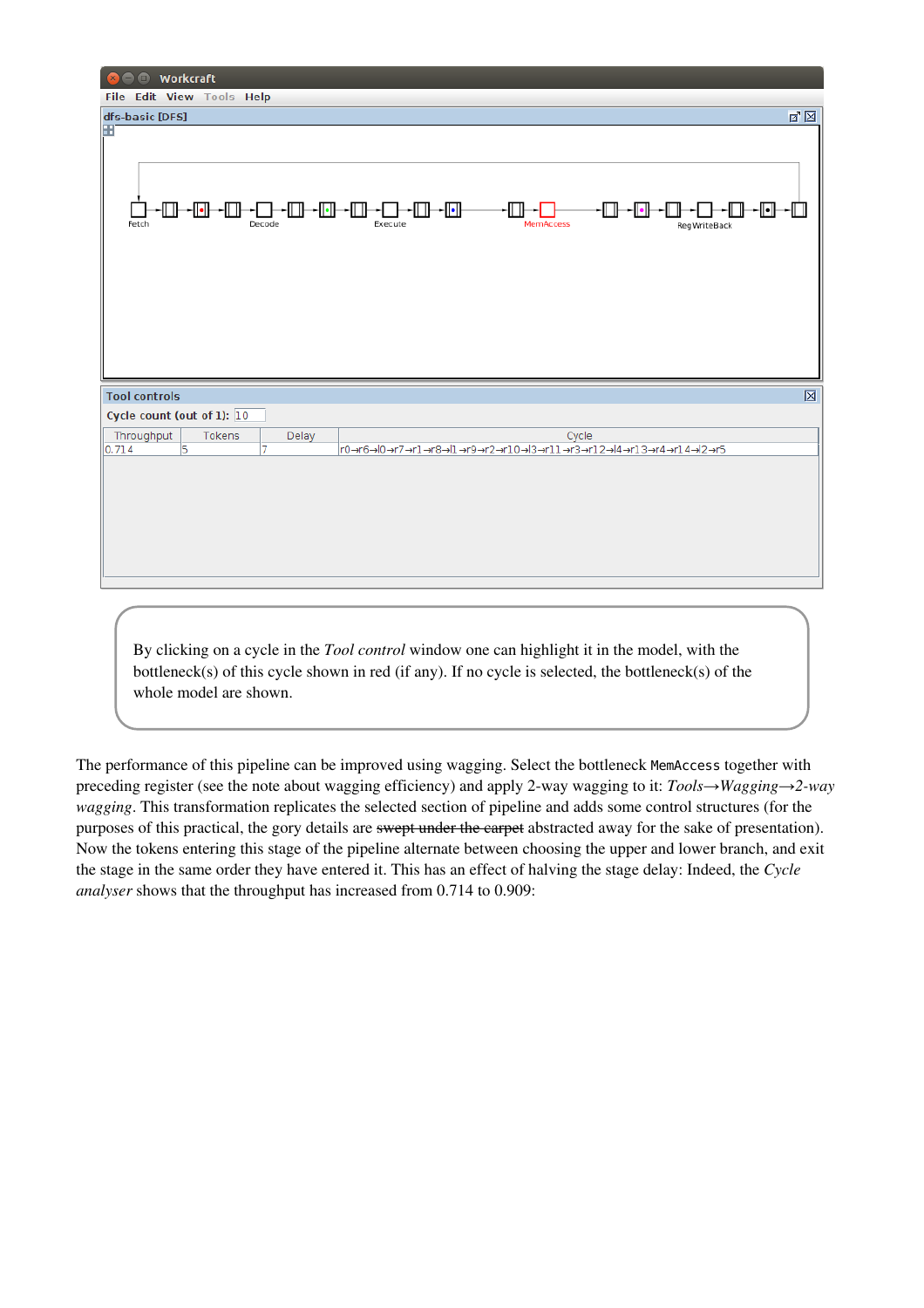| <b>O</b> Workcraft<br>$\mathbf{x}$   |                          |                        |                                                                                 |  |  |  |  |  |
|--------------------------------------|--------------------------|------------------------|---------------------------------------------------------------------------------|--|--|--|--|--|
| File Edit View Tools Help            |                          |                        |                                                                                 |  |  |  |  |  |
| *dfs-basic [DFS]                     |                          |                        | <b>Z</b>                                                                        |  |  |  |  |  |
| H                                    |                          |                        |                                                                                 |  |  |  |  |  |
|                                      |                          |                        |                                                                                 |  |  |  |  |  |
|                                      |                          |                        |                                                                                 |  |  |  |  |  |
|                                      |                          |                        |                                                                                 |  |  |  |  |  |
|                                      | -IT 11-                  |                        |                                                                                 |  |  |  |  |  |
| ∼⊡•<br>ll II.                        | -11•11-<br>11 II<br>1 II | -⊡<br>-- 11 H<br>11 IF | MemAccess<br>-0-0<br>וו ונ<br>∽ll∙ll                                            |  |  |  |  |  |
| Fetch                                | Decode                   | Execute                | RegWriteBack                                                                    |  |  |  |  |  |
|                                      |                          |                        | <b>MemAccess</b>                                                                |  |  |  |  |  |
|                                      |                          | 49                     | ß<br>Θ                                                                          |  |  |  |  |  |
|                                      |                          |                        |                                                                                 |  |  |  |  |  |
|                                      |                          |                        |                                                                                 |  |  |  |  |  |
|                                      |                          |                        |                                                                                 |  |  |  |  |  |
|                                      |                          |                        |                                                                                 |  |  |  |  |  |
|                                      |                          |                        |                                                                                 |  |  |  |  |  |
|                                      |                          |                        |                                                                                 |  |  |  |  |  |
|                                      |                          |                        |                                                                                 |  |  |  |  |  |
|                                      |                          |                        |                                                                                 |  |  |  |  |  |
| 区<br><b>Tool controls</b>            |                          |                        |                                                                                 |  |  |  |  |  |
| Cycle count (out of 8): $\boxed{10}$ |                          |                        |                                                                                 |  |  |  |  |  |
| Throughput                           | <b>Tokens</b>            | Delay                  | Cycle                                                                           |  |  |  |  |  |
| 0.909                                | 5                        | 5.5                    | p0→r11→r3→r12→l4→r13→r4→r14→l2→r5→r0→r6→l0→r7→r1→r8→l                           |  |  |  |  |  |
| 0.909                                | 5                        | 5.5                    | p2→r11→r3→r12→l4→r13→r4→r14→l2→r5→r0→r6→l0→r7→r1→r8→l                           |  |  |  |  |  |
| l œ                                  | 1                        | Ō                      | $c2 \rightarrow c1 \rightarrow c0$                                              |  |  |  |  |  |
| lœ                                   | $\overline{2}$           | O                      | $c2 \rightarrow c1 \rightarrow c3 \rightarrow c5 \rightarrow c4 \rightarrow c0$ |  |  |  |  |  |
| l œ                                  | 1                        | O                      | $c4 \rightarrow c3 \rightarrow c5$                                              |  |  |  |  |  |
| l œ                                  | 2                        | 0                      | c8→c7→c9→c11→c10→c6                                                             |  |  |  |  |  |
| l œ                                  | ı<br>1                   | 0<br>$\overline{0}$    | $c8 \rightarrow c7 \rightarrow c6$<br>$c9 \rightarrow c11 \rightarrow c10$      |  |  |  |  |  |
| $\infty$                             |                          |                        |                                                                                 |  |  |  |  |  |
|                                      |                          |                        |                                                                                 |  |  |  |  |  |
|                                      |                          |                        |                                                                                 |  |  |  |  |  |
|                                      |                          |                        |                                                                                 |  |  |  |  |  |
|                                      |                          |                        |                                                                                 |  |  |  |  |  |

Note that there are several cycles with infinite throughput – these are formed by the control structures which have 0 delays and can be ignored. Only the two cycles shown at the top are relevant – they correspond to the two branches formed due to wagging.

To further improve the performance of the pipeline, 3-way wagging can be applied instead of 2-way wagging: Indeed, the delay of MemAccessis three times the delay of the other stages. Undo the 2-way wagging by pressing Ctrl + Z , select MemAccessand preceding register, and apply 3-way wagging to it: *Tools→Wagging→3-way wagging*. This increases the throughput to 1.

#### More realistic RISC pipeline

The following ARISC pipeline was adapted from [\[4\]](#page-4-3). All register delays were set to 0, and delays of most of the logic blocks were set to 1. The only exceptions are the Arith. and Data Mem. blocks with the delays 2 and 4, respectively.